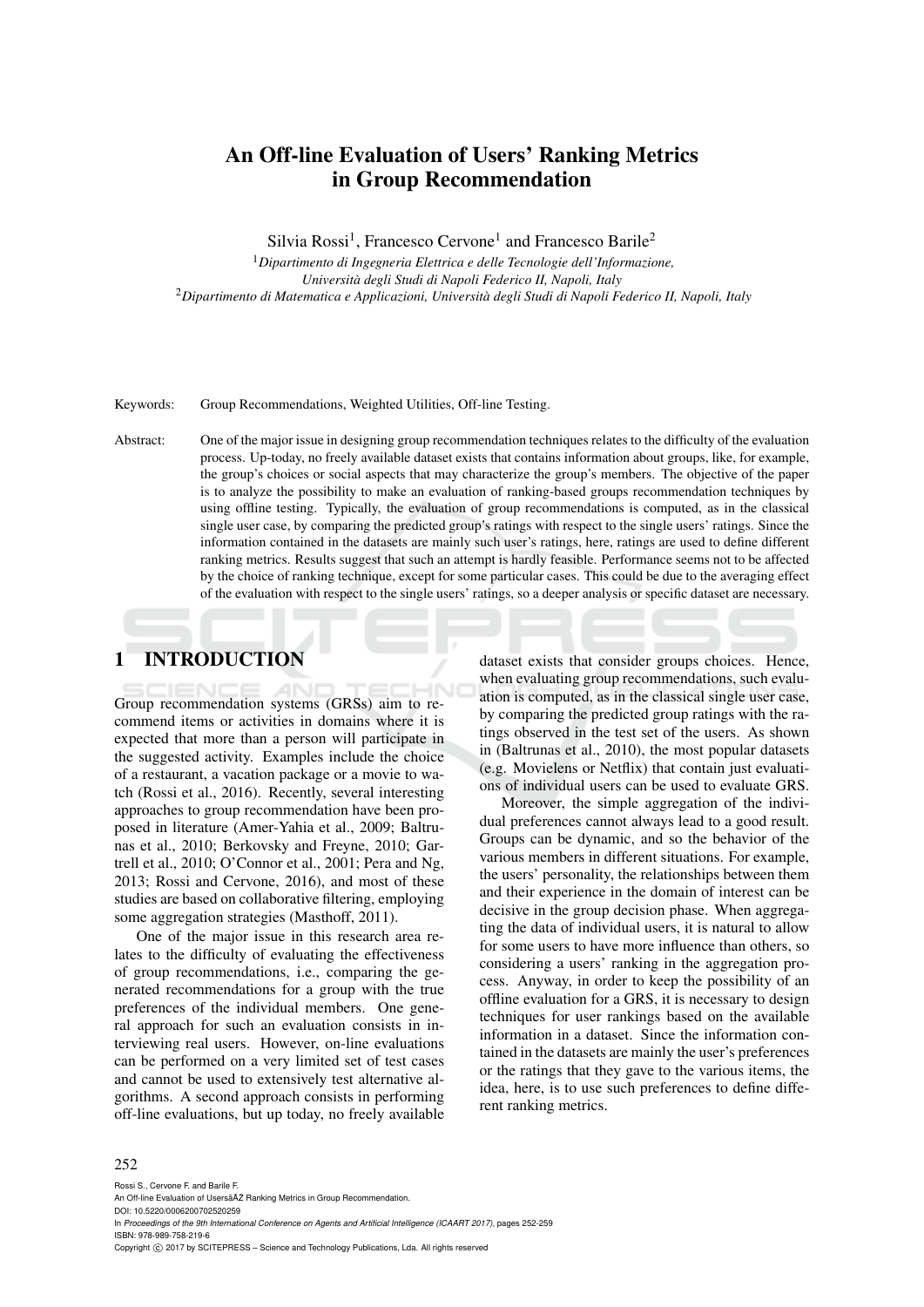In this paper, starting from the generation of synthetic groups (with various criteria), different ranking aggregation methods and two aggregation strategies are used to generate group recommendations. We evaluate how good this integrated ranking is, with respect to the individual ratings contained in the users' profile (without any ranking process). We performed an analysis of the generated group recommendations via ranking varying the size of the groups, the inner group members similarity, and the rank aggregation mechanism.

The aim of the paper is to evaluate whether or not the ranking mechanisms may have an impact on the goodness of GRSs and whether this can be evaluated in off-line testing. The first results show that this kind of evaluation is not very simple, and it seems not to provide significant information. Indeed, a more deep analysis shows some correlation between the characteristics of the groups and the evaluation of the recommendations. This suggests extending the analysis crossing the data and evaluating the impact of each ranking technique with respect to the internal characteristics of each group.

## 2 RELATED WORKS

Typically, GRSs are obtained by merging the single users' profiles in order to obtain a preferences profile for the whole group, and then, by using a single user recommendation system on this virtual profile to obtain the recommendations for the group. On the contrary, a second approach relies on firstly using a single user recommendation system on each user's profile and merging these recommendations using some group decision strategy (Masthoff, 2011). In both cases, there is the problem to decide how to combine preferences or recommendations.

Only few approaches considered that the decisions taken within a group are influenced by many factors, not only by the individual user preferences. PolyLens (O'Connor et al., 2001) has been one of the first approaches to include social characteristics (such as the nature of a group, the rights of group members, and social value functions for groups) within the group recommendation process. Also in (Ardissono et al., 2003), intra-group roles, such as children and the disabled were contemplated; each group is subdivided into homogeneous subgroups of similar members that fit a stereotype, and recommendations are predicted for each subgroup and an overall preference is built considering some subgroups more influential than others.

The results on group recommendation, presented

in the literature, showed that there is no strategy that can be defined as the "best", but different approaches are better suited in different scenarios, depending from the characteristics of the specific group (Masthoff, 2011). Besides, traditional aggregation techniques do not seem to capture the features of realworld scenarios, as, for example, the possibility of weighting/ranking the users in the group in order to compute the recommendation. On the contrary, in (Gartrell et al., 2010), the authors started to evaluate the group members' weights, in terms of their influence in a group relying on the concept of "expertise" (how many items they rated on a set of 100 popular movies) and "group dissimilarity" (a pairwise dissimilarity on ratings), and selecting a different aggregation function starting from a "social value" (that models the intra-group relationships) derived from questionnaires. The proposed approach was tested on real groups and not on a dataset. In (Amer-Yahia et al., 2009), the authors propose to use the disagreement among users' ratings to implement an efficient group recommendation algorithm. In (Berkovsky and Freyne, 2010), an approach that provides group recommendations with explicit relationships within a family is proposed, investigating four different models for weighting user data, related to user's function within a family or on the observed user interactions. In (Rossi et al., 2015), the authors aimed at identifying dominant users within a group by analyzing users' interactions on social networks since their opinions influence the group decision. The authors developed a model weighed for group recommendations that calculates the leadership among users using their popularity as a measure, and evaluated the system with real users.

Finally, concerning the problem of group recommendation evaluation, in the work of (Baltrunas et al., 2010), the authors analyzes the effectiveness of group recommendations obtained aggregating the individual lists of recommendations produced by a collaborative filtering system. It is observed that the effectiveness of a group recommendation does not necessarily decrease when the group size grows. Moreover, when individual recommendations are not effective a user could obtain better suggestions looking at the group recommendations. Finally, it is shown that the more alike the users in the group are, the more effective the group recommendations are.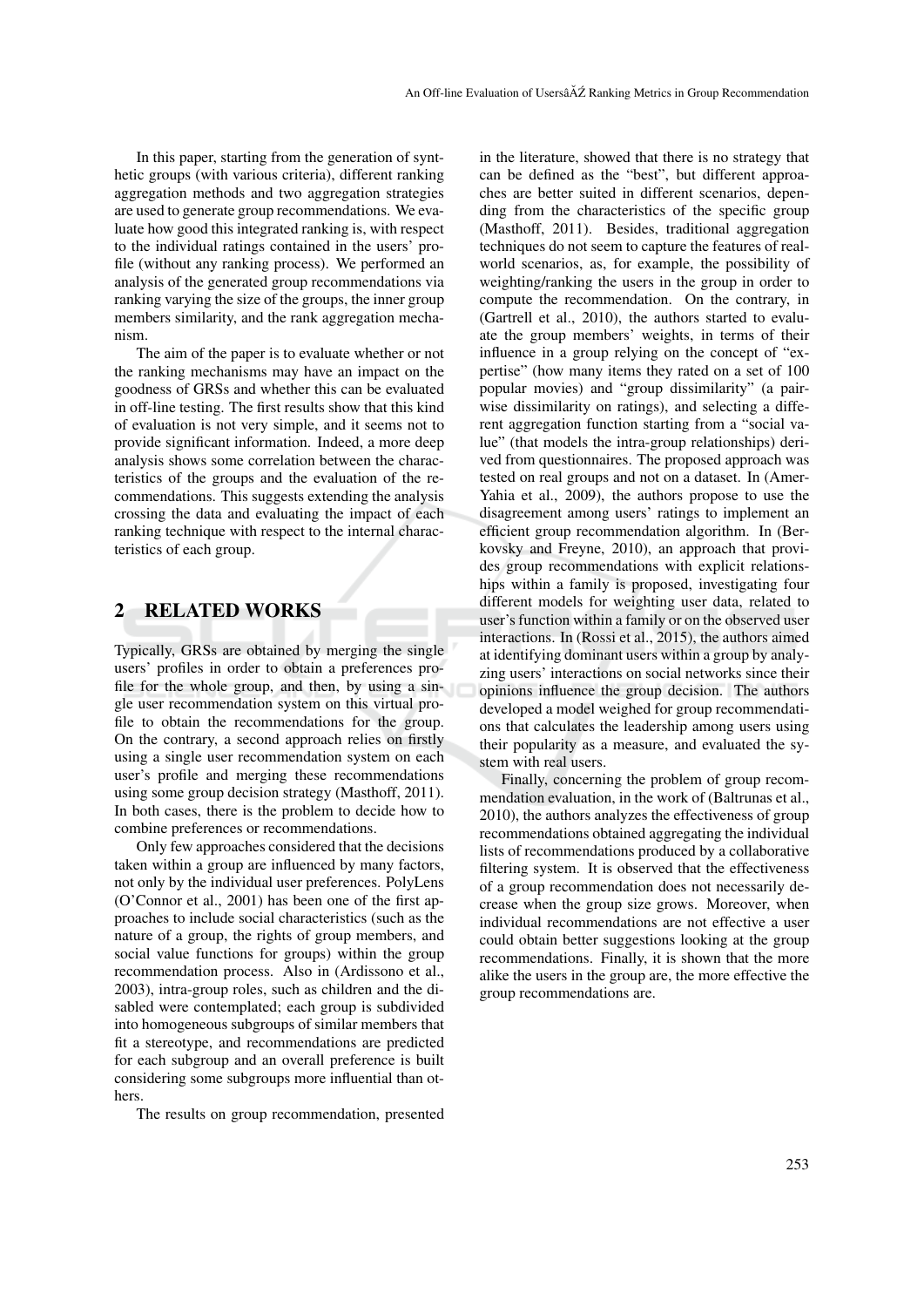## 3 RANKING-BASED AGGREGATIONS

We decide to use the *merging recommendations* technique to generate groups recommendations. Generally speaking, the aim of a Recommendation System (RS) is to predict the relevance and the importance of items (for example movies, restaurants and so on) that the user never evaluated. More formally, given a set *U* of *n* users and a set *I* of *m* items, the RS aims at building, for each user  $u \in U$ , a *Rating Profile*  $\succ_u$  over the complete set *I*, starting from some ratings each user explicitly provides on a subset of items (Rossi et al., 2017). We denote as  $r_{u,i} \in \mathcal{R}$  the rating given by the user *u* on an item *i*. Furthermore, we denote as  $U_i$  the set of users who explicitly evaluated the item  $i$  and with  $I_u$  the set of items evaluated by the user *u*.

Once is evaluated a rating profile  $\succ_u$  for each user  $u \in U$ , the goal of a GRS is to obtain, given a group of users  $G \subset U$ , a rating profile for the whole group  $\succ_G = \{r_{G,1}, \ldots, r_{G,m}\}\$ , where  $r_{G,i}$  is the correspondent ranking for the movie *i* as evaluated for the group. Typically, this is obtained by implementing a social choice function  $SC : \rightarrow^n \rightarrow \rightarrow_G$ , that aggregates all the ratings profiles in  $\succ_G = \{r_{G,1}, \ldots, r_{G,m}\}.$ 

## 3.1 Ranking Metrics

To obtain an offline evaluation based on a specific dataset, we must define users' ranking metrics starting from the available data. We decided to use the *MovieTweetings* dataset (Dooms et al., 2013), that contains movie ratings derived from tweets on the *Twitter.com* social network. So, the information available are mainly related to the individual preferences (i.e., users' rating profiles). Here, we identify four different ranking metrics. We will, then, use these metrics to obtain two different aggregation strategies, namely, a *Weighted Average Satisfaction* (WAS), and a *Fairness-based* algorithm (FAIR). These two techniques will be evaluated with respect to two benchmark strategies: *Least Misery* (LM) and *Average Satisfaction* (AS).

#### 3.1.1 Experience

The first metric is inspired by the work of (Gartrell et al., 2010), and it aims at giving a higher rank to the users with respect to their experience, quantified in the number of provided ratings. Hence, the score assigned to each user is given by his experience degree, and is computed on the number of his ratings in the system, in this way:

Since the computed weight is an integer greater or equal to 0, the ranking is considered in descending order.

#### 3.1.2 Popularity

It can also be interesting to assess the popularity of a user. We define a popular user if he/she evaluated popular movies that are rated by many. Hence, in this ranking strategy, the score of each user is given by the sum of the number of users that evaluated each movie the considered user evaluates too, as in the following formula:

$$
w_u = \sum_{i \in I_u} |U_i| \tag{2}
$$

In this case, the evaluated weight is an integer greater or equal to 0. As in the previous case, greater is the score, greater will be the position of the user in the ranking.

#### 3.1.3 Total Distance

In this case, the weight of a user is computed on how its ratings deviate from their average in the whole dataset. Therefore, it is given by the standard deviation between his ratings and the average values, as follow:

$$
\hat{w}_u = \sqrt{\frac{\sum_{i \in I_u} (r_{u,i} - avg(i))^2}{|I_u|}} \tag{3}
$$

where  $avg(i)$  is the average rating for the movie *i* on the whole dataset. Differently from the previous techniques, the ranking ordering is ascending with respect to the scores because this value represents the distance from the total average. Hence, if a user has a great deviation from this average, he/she must have a smaller influence on the final decision. To align with respect to the other techniques we inverted the obtained values.

Since  $\hat{w}_u$  is the standard deviation between rating pairs, the maximum value that it could have is the difference between the maximum rating *rmax* and the minimum *rmin* in the dataset. Therefore, we compute the scores as in the following formula:

$$
w_u = (r_{max} - r_{min}) - \hat{w}_u \tag{4}
$$

In this way, greater is the score  $w_u$  of a user, smaller will be the distance of his/her ratings with respect to the average ratings in the dataset.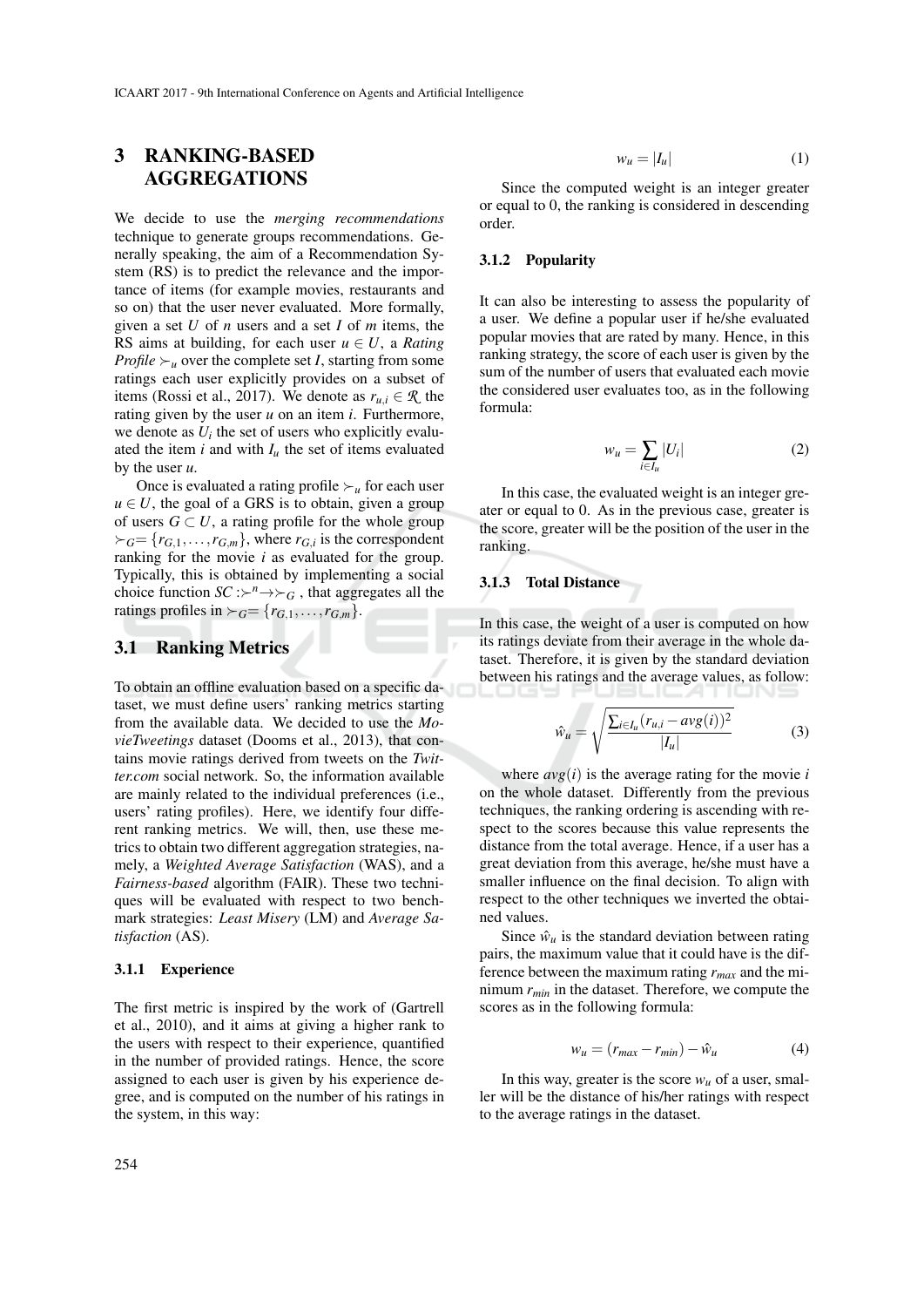|                   | precision@10 | recall $@10$ | nDCG     |
|-------------------|--------------|--------------|----------|
| Cosine            | 8.394E-5     | $1.119E - 4$ | 7.500E-5 |
| <b>Pearson</b>    | 2.518E-4     | 3.637E-4     | 3.022E-4 |
| <b>Euclidean</b>  | 8.394E-5     | 1.119E-4     | 7.399E-5 |
| <b>Tanimoto</b>   | 8.394E-5     | 1.119E-4     | 7.249E-5 |
| <b>City block</b> | 7.017E-2     | 0.117        | 0.113    |
| Log likelihood    | 8.394E-5     | 1.119E-4     | 6.979E-5 |

Table 1: Test results for individual recommendation algorithms item-based.

Table 2: Test results for individual recommendation algorithms user-based.

|                   | precision@10          | recall@10 | nDCG                  |
|-------------------|-----------------------|-----------|-----------------------|
| Cosine            | $1.\overline{119E-4}$ | 1.376E-4  | $1.\overline{163E-4}$ |
| <b>Pearson</b>    | 4.499E-4              | 8.117E-4  | 5.444E-4              |
| Euclidean         | 1.119E-4              | 1.337E-4  | 1.476E-4              |
| <b>Tanimoto</b>   | 1.399E-4              | 1.737E-4  | 1.897E-4              |
| <b>City block</b> | 1.567E-3              | 2.463E-3  | 2.051E-3              |
| Log likelihood    | 1.679E-4              | 2.016E-4  | 2.095E-4              |

#### 3.1.4 Group Distance

This last measure is very similar to the previous one and it is based on the hypothesis that members who give a rating that is too much different from the average of the group may leading the RS to choose a movie that the group will not like at all with a high probability. The only difference, with respect to the total distance, is that the average value is computed using only the group members' evaluations, as follow:

$$
\hat{w}_i = \sqrt{\frac{\sum_{i \in I_u} (r_{u,i} - avg_G(i))^2}{|I_u|}}
$$
(5)

where  $avg_G(i)$  is the average rating for the movie *i* in the group *G*. Also, in this case, the weights are reversed in the following way:

$$
w_u = (r_{max} - r_{min}) - \hat{w}_u \tag{6}
$$

#### 3.1.5 Ranking Normalization

For each ranking technique, we obtain a value that needs to be normalized, so that the sum of all weights in a group will be equal to 1. This normalization is obtained by the following formula:

$$
\bar{w}_u = \frac{w_u}{\sum_{v \in G} w_v} \tag{7}
$$

For simplicity, we will refer as  $w_u$  indicating  $\bar{w}_u$  in the rest of the paper.

### 3.2 Aggregation Strategies

Since the aim of the paper is not to evaluate the best strategy to be used in a GRS, but to evaluate whether or not the ranking mechanisms may have an impact on the goodness of a decision and whether this can be evaluated in off-line testing, we decided to use two common aggregation strategies, namely a Weighted Average Satisfaction (WAS) and a Fairness strategy (FAIR), that use the ranking process in a different way. In particular, the WAS treats the rankings as multiplicative weights in the aggregation process, while FAIR, that builds the recommendation with an iterative process on individual users, uses the ranking to order such users. Moreover, we decided to compare them with two classical aggregation algorithms, Average Satisfaction (AS), that simply computes the groups rating averaging on each members ratings, and Least Misery (LM), that assigns as group rating the minimum in the group.

The WAS is given by the following equation:

$$
r_{G,i} = \frac{\sum_{u \in G} w_u \cdot r_{u,i}}{\sum_{u \in G} w_u} \tag{8}
$$

where  $w_u$  is the weight of the generic user  $u$  within the group.

Instead, the FAIR strategy uses also the same weights to define a ranking within the group's members. Supposing we want to determine the *K-best* movies for the group *G*, the algorithm proceeds in an iterative way as follows. Starting from the user *u* with the highest weight  $w_u$ , in the generic  $i - th$  step:

- 1. the *t* items with higher values for the user *u* are considered (note that the choice of the number *t* is not fixed);
- 2. from these, the item that produces the higher *least misery* for the other group's members is selected;
- 3. we select the next user in the ranking, if there is one. If the current user is the last in the ranking, we select the first one;
- 4. we repeat from the first step until we have selected *k* items.

On the basis of the defined strategies and of the ranking measures previously specified, we define the effective strategies evaluated, and the respective acronym, used for simplicity in the rest of the paper. We use the Least Misery (LM), a not weighted Average satisfaction strategy (AS), the respective ranking weighted version, Total Distance (TD-AS), Group Distance (GD-AS), Experience (EX-AS) and Popularity (P-AS), and, finally, the ranked fairness based strategies, Total Distance Fairness (TD-FAIR), Group Distance Fairness (GD-FAIR), Experience Fairness (EX-FAIR) and Popularity Fairness (P-FAIR).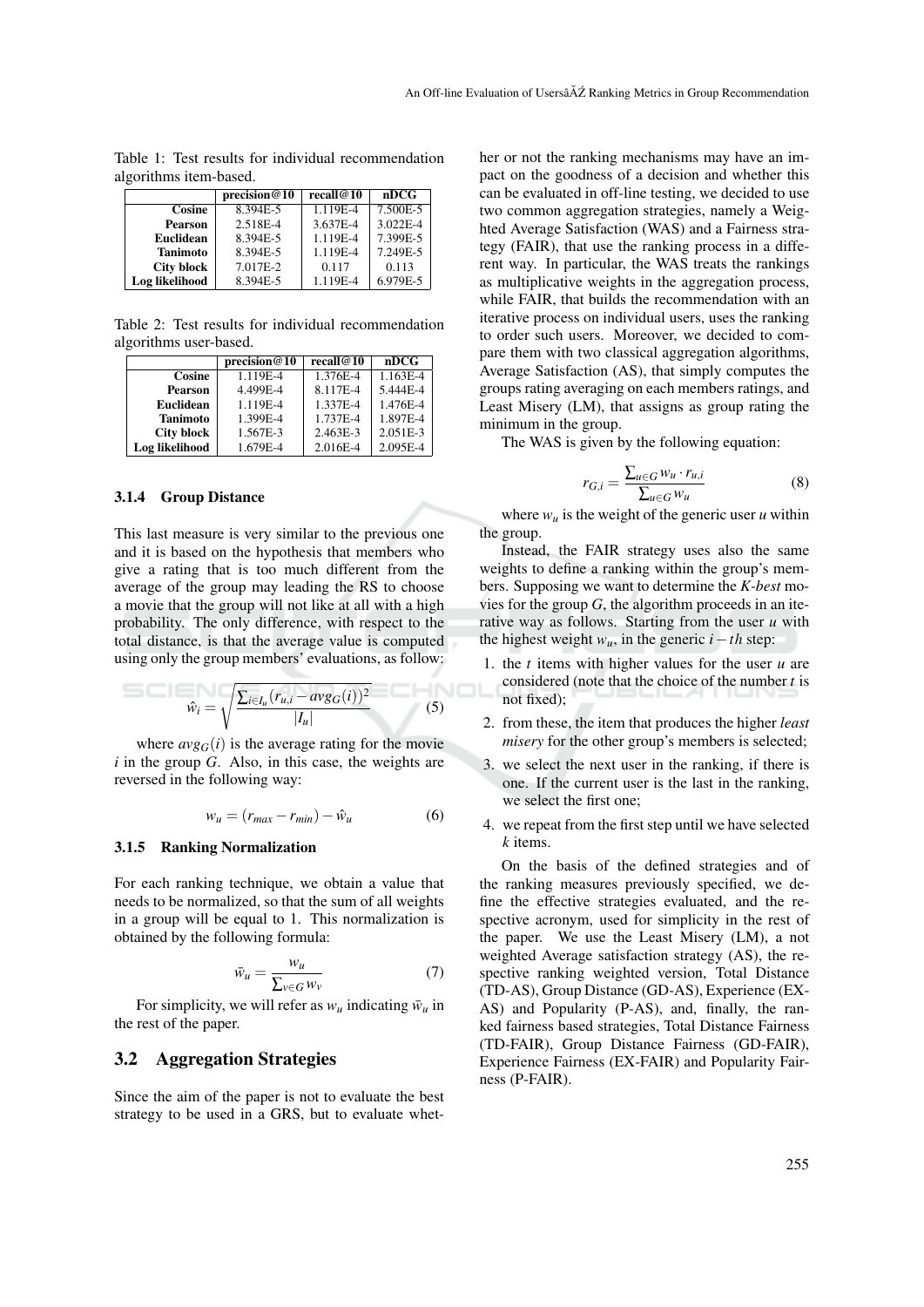| racio 3. I I and moves scores. grouping by ramaing strategy. |                          |                   |                       |                 |                                     |           |         |
|--------------------------------------------------------------|--------------------------|-------------------|-----------------------|-----------------|-------------------------------------|-----------|---------|
| Ranking                                                      | Average                  | Total Distance    | <b>Group Distance</b> | Popularity      | Experience                          | ANOVA (F) | p-value |
| Average F1                                                   | $0.043 \pm 0.021$        | $0.043 \pm 0.021$ | $0.043 + 0.021$       | $0.043 + 0.021$ | $0.044 \pm 0.022$                   | 0.022     | 0.999   |
| Average nDCG                                                 | $0.626\pm0.150$          | $0.626 \pm 0.150$ | $0.626 + 0.150$       | $0.625 + 0.161$ | $0.620 + 0.161$                     | 0.018     | 0.999   |
| Fairness F1                                                  | $\overline{\phantom{a}}$ | $0.037 + 0.019$   | $0.037 + 0.019$       | $0.037 + 0.019$ | $0.037 + 0.019$                     | 0.001     | 1.000   |
| Fairness nDCG                                                |                          | $0.577 + 0.176$   | $0.578 + 0.154$       |                 | $0.588 \pm 0.165$ $0.581 \pm 0.159$ | 0.085     | 0.968   |

Table 3: F1 and nDCG scores: grouping by ranking strategy.

Table 4: F1 evaluation: grouping by aggregation strategy.

| Aggregation           | Average           | Fairness          | ANOVA (F) | p-value |
|-----------------------|-------------------|-------------------|-----------|---------|
| <b>Total Distance</b> | $0.043 \pm 0.021$ | $0.037 \pm 0.019$ | 4.399     | 0.037   |
| Group Distance        | $0.043 \pm 0.021$ | $0.037 \pm 0.019$ | 4.389     | 0.038   |
| Popularity            | $0.043 \pm 0.021$ | $0.037 \pm 0.019$ | 4.755     | 0.031   |
| Experience            | $0.044 \pm 0.022$ | $0.037 \pm 0.019$ | 5.373     | 0.022   |

**IHNC** 

## 4 OFFLINE EVALUATION

As stated above, we decide to use the dataset *MovieTweetings*. The dataset does not contain information about groups, and we decided to automatically generate groups in a way that could provide relevant results. The techniques used for the generation of groups will be analyzed afterward. Firstly, the generation of the individual recommendations is illustrated and then the determination of the group recommendations is explained. Finally, the group's generation is explained; in this step, an ad hoc algorithm is used, in order to generate groups with different levels of cohesion within the members.

## 4.1 Individual Recommendations

Since we use the *merging recommendations* technique, we need to firstly use an individual recommendation system to provide recommendations for each group's member. We conduct tests to determine the most appropriate algorithm to produce these recommendations in order to avoid errors that could be propagated in the group's recommendations.

We analyze *collaborative filtering* strategies, evaluating the effectiveness using both the item-based and the user-based rating prediction, and, for each of them, we evaluate different distance measures, in order to find the better one. In each test, for each user, we remove part of the ratings, and then we generate the individual recommendations; at the end, we compute precision, recall and nDCG on the previously removed elements. Recall that the Normalized Discounted Cumulative Gain (nDCG) is an evaluation metric that evaluates the goodness of a recommended list taking into account the order of the recommendations.

Tables 1 and 2 contain, respectively, the results for the item-based and for the user-based strategy, grouped with respect to the distance measure used. We can notice that the *CityBlock* has the best results in both cases, so we decides to use the City block item-based algorithm.

#### 4.2 Group Recommendations

In order to create the group recommendation, we should calculate the scores for all the items of the data set that have not been previously evaluated by users, and then aggregate those predictions and build the recommendation list for the group. Since the dataset contains tens of thousands of items, this solution would be computationally inefficient. Hence, we decided to generate the group's recommendation only for the *k-best* movies for each user, with respect to the ratings evaluated by the individual recommendation system. Formally, we assume that the group *G* is composed by |*G*| members. For each user *u* of the group, we generate a list *L<sup>u</sup>* of *k* items to recommend. Then, we construct the list  $L_G$  of the whole group, by merging the lists for all the group's members.

#### 4.3 Groups Generation

We generate groups with different levels of inner cohesion. We use the Pearson correlation to determine the cohesion between two group members, indicated as  $\rho_{XY}$  (where *X* and *Y* are two statistic variables). The value of  $\rho_{XY}$  is included in the closed interval  $[-1,1]$ , where a value close to 0 indicates that the variables are no correlated, while a value close to 1 indicates a positive correlation, and similarly a value close to −1 indicates a negative one. Hence, we distinguish three intervals of correlation, *weak correlation*, if  $0.1 \leq \rho_{XY} \leq 0.3$ , *moderate correlation*, if  $0.3 \leq \rho_{XY} \leq 0.7$ , and *strong correlation*, when  $0.7 < \rho_{XY} < 1$ .

In the specific case, the two variables represent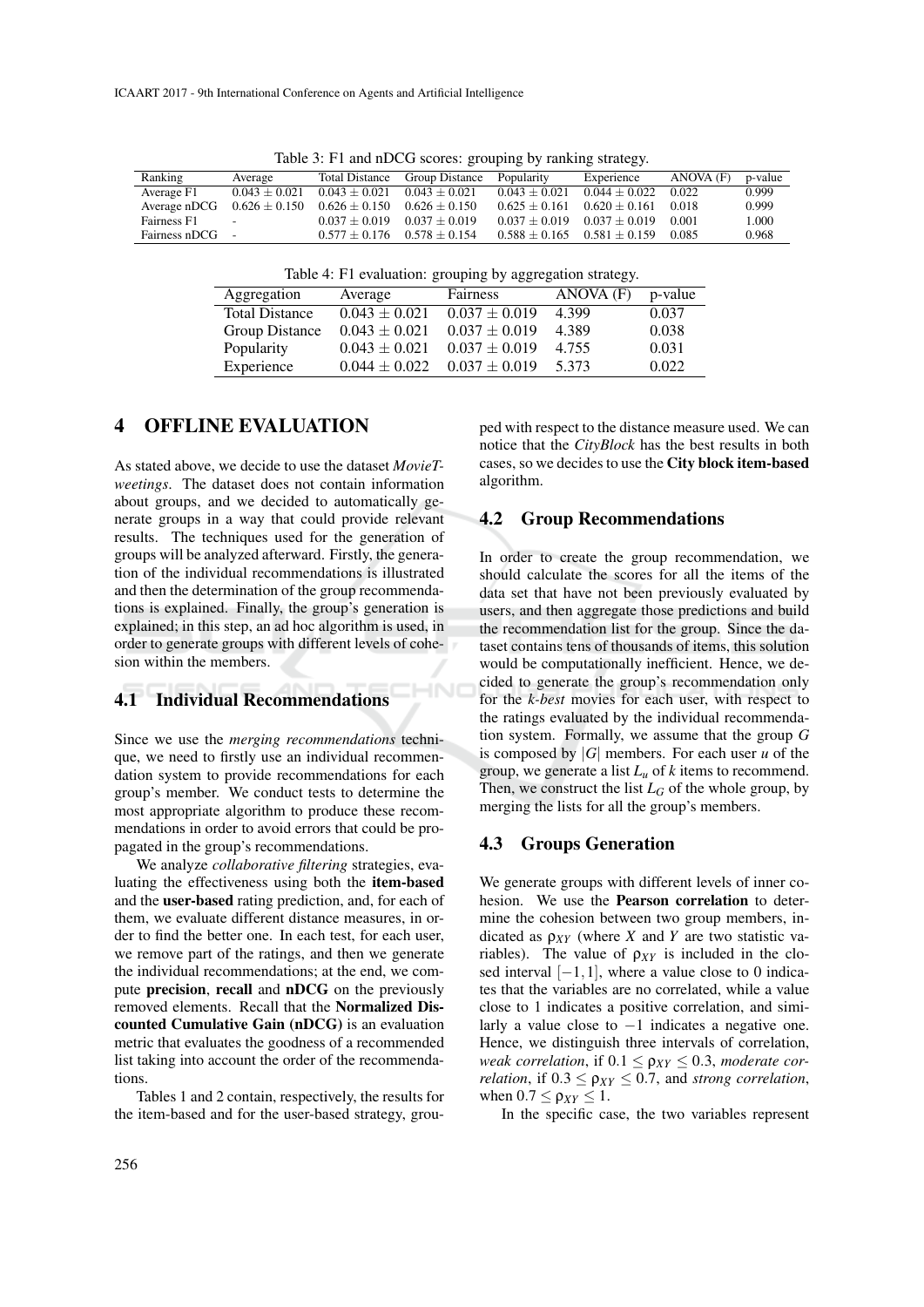| rable 5. HDCO evaluation. grouping by aggregation strategy. |                   |                   |           |         |  |  |  |
|-------------------------------------------------------------|-------------------|-------------------|-----------|---------|--|--|--|
| Aggregation                                                 | Average           | Fairness          | ANOVA (F) | p-value |  |  |  |
| <b>Total Distance</b>                                       | $0.626 \pm 0.150$ | $0.577 \pm 0.176$ | 3.818     | 0.052   |  |  |  |
| Group Distance                                              | $0.626 \pm 0.150$ | $0.578 \pm 0.154$ | 4.096     | 0.045   |  |  |  |
| Popularity                                                  | $0.625 \pm 0.161$ | $0.588 \pm 0.165$ | 2.074     | 0.152   |  |  |  |
| Experience                                                  | $0.620 \pm 0.161$ | $0.581 \pm 0.159$ | 2.538     | 0.113   |  |  |  |

Table 5: nDCG evaluation: grouping by aggregation strategy.

| Correlation    | Random            | Weak              | Moderate          | Strong            | ANOVA (F) | p-value       |
|----------------|-------------------|-------------------|-------------------|-------------------|-----------|---------------|
| AS.            | $0.037 \pm 0.006$ | $0.054 \pm 0.014$ | $0.054 \pm 0.019$ | $0.027 \pm 0.026$ | 12.8      | < 0.01        |
| EX-AS          | $0.038 \pm 0.007$ | $0.055 \pm 0.015$ | $0.055 \pm 0.019$ | $0.027 \pm 0.027$ | 12.323    | < 0.01        |
| <b>EX-FAIR</b> | $0.031 + 0.006$   | $0.046 \pm 0.013$ | $0.046 \pm 0.017$ | $0.024 \pm 0.023$ | 10.371    | < 0.01        |
| GD-AS          | $0.037 \pm 0.006$ | $0.055 \pm 0.014$ | $0.054 \pm 0.019$ | $0.027 \pm 0.026$ | 12.853    | ${}_{< 0.01}$ |
| <b>GD-FAIR</b> | $0.031 \pm 0.006$ | $0.046 \pm 0.013$ | $0.046 \pm 0.017$ | $0.024 \pm 0.023$ | 10.432    | ${}_{< 0.01}$ |
| LM             | $0.037 \pm 0.007$ | $0.053 \pm 0.015$ | $0.051 \pm 0.019$ | $0.028 \pm 0.028$ | 8.983     | ${}_{< 0.01}$ |
| P-AS           | $0.037 \pm 0.007$ | $0.055 \pm 0.015$ | $0.054 \pm 0.018$ | $0.027 \pm 0.027$ | 12.196    | ${}_{< 0.01}$ |
| <b>P-FAIR</b>  | $0.031 \pm 0.006$ | $0.046 \pm 0.013$ | $0.046 \pm 0.017$ | $0.024 \pm 0.023$ | 10.326    | ${}_{< 0.01}$ |
| TD-AS          | $0.037 \pm 0.007$ | $0.055 \pm 0.014$ | $0.054 \pm 0.019$ | $0.027 \pm 0.026$ | 12.795    | ${}_{< 0.01}$ |
| <b>TD-FAIR</b> | $0.031 + 0.006$   | $0.046 \pm 0.013$ | $0.046 \pm 0.017$ | $0.024 \pm 0.023$ | 10.517    | ${}_{< 0.01}$ |

two users and are defined as the vector of ratings of the movies rated by both the users. Starting from these correlations, we create groups from two to eight members, and for each dimension, we associate users with weak, moderate and strong correlation. To generate the groups, we define a sequential algorithm that uses groups of size *k* to generate groups of size  $k+1$ (with  $k \geq 2$ ), adding a user to the group according to the corresponding cohesion degree.

## 5 RESULTS ANALYSIS

We evaluate the effectiveness of aggregation strategies with respect to the different ranking measures, by varying dimensions and inner correlations of the groups. Hence, for each group size *m*, with  $2 \le m \le 8$ , and for each correlation  $x \in$ {*random*,*weak*,*moderate*,*strong*}, we evaluate the *F-measure* (also known as *F1-score*) and the *nDCG*, for recommendation lists of size 5, 10 and 20 movies.

### 5.1 Ranking Techniques

In this first analysis, we evaluate the changing in the *F-measure* and *nDCG* by fixing the aggregation strategy, and we compare the used ranking techniques. Results are reported in Table 3 together with the *ANOVA* values. Notice that the average values are very similar for each technique and the *p-values* confirm that there are not significant differences between the different ranking strategies. Since the results seem to be not significant, we conduct a deeper analysis by analyzing the results in relation to the used aggregation strategies, and to the type of groups, in terms of internal cohesion and group size.

## 5.2 Aggregation Strategies

As second analysis, we compare the aggregation strategies (AVG and FAIR), by fixing the ranking techniques. Results of *F1 measure* are shown in Table 4. In general, we can see that the weighted average strategy performs better than the fairness strategy. The significance of these conclusions is confirmed by the *ANOVA* test and the computed *p-value*. Similar results are obtained by evaluating the *nDCG* parameters, as showed in Table 5. However, in the case of *nDCG* significant results are only in case of Total and Group Distances, that are indeed ranking strategies that rely on the difference in the individual ratings.

### 5.3 Group Correlation

Table 6 shows results of the F1 evaluation considering grouping by correlation. Also, in these analyses, we can observe that the user ranking does not seem to have an impact on the aggregation strategy while keeping fixed the group correlation. All the algorithms show the best results in weak and moderate correlation groups. The average extent of the worst F1 concerns the strong correlation groups. After a deeper analysis on the groups, we believe that this could be due to the fact that users with strong correlations eva-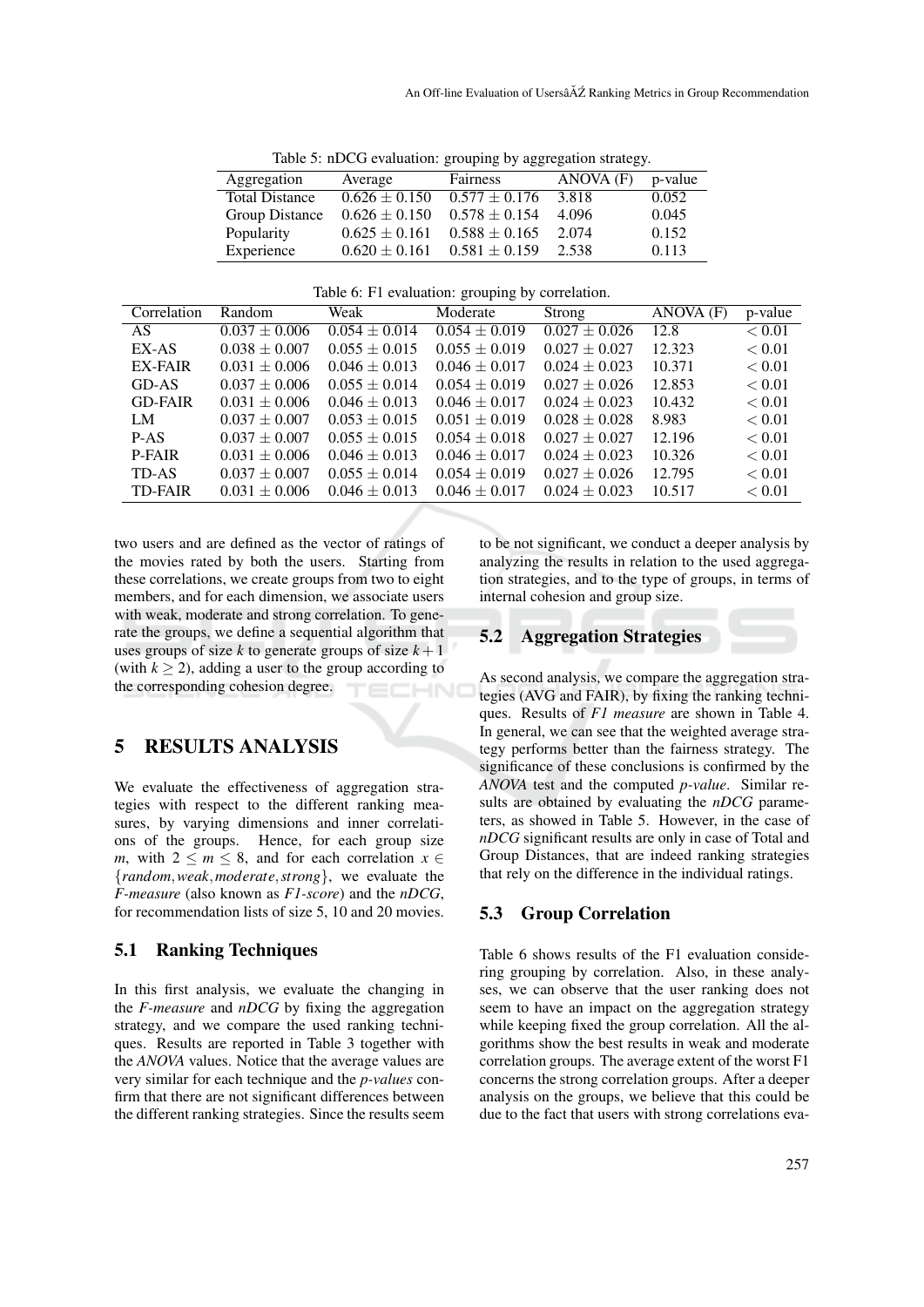|                |                 |                 |                   |                 | $\circ$<br>$\circ$ | .                 |                   |           |               |
|----------------|-----------------|-----------------|-------------------|-----------------|--------------------|-------------------|-------------------|-----------|---------------|
| <b>Size</b>    |                 |                 |                   |                 |                    |                   |                   | ANOVA (F) | p-value       |
| AS             | $0.054 + 0.019$ | $0.057 + 0.018$ | $0.053 + 0.016$   | $0.043 + 0.017$ | $0.035 + 0.022$    | 0.031<br>$+0.02$  | $0.028 \pm 0.018$ | 5.167     | < 0.01        |
| EX-AS          | $0.056 + 0.02$  | $0.058 + 0.018$ | $0.054 + 0.016$   | $0.044 + 0.017$ | $0.036 + 0.022$    | $0.031 + 0.02$    | $0.028 + 0.019$   | 4.931     | < 0.01        |
| <b>EX-FAIR</b> | $0.05 + 0.016$  | $0.05 + 0.016$  | $0.045 + 0.013$   | $0.036 + 0.014$ | $0.029 + 0.018$    | $0.025 \pm 0.016$ | $0.022 + 0.015$   | 6.666     | ${}< 0.01$    |
| GD-AS          | $0.055 + 0.019$ | $0.057 + 0.018$ | $0.053 \pm 0.016$ | $0.043 + 0.017$ | $0.035 \pm 0.022$  | $0.031 + 0.02$    | $0.028 + 0.019$   | 5.112     | ${}< 0.01$    |
| <b>GD-FAIR</b> | $0.049 + 0.016$ | $0.05 + 0.016$  | $0.045 + 0.013$   | $0.036 + 0.014$ | $0.029 + 0.018$    | $0.025 + 0.016$   | $0.022 + 0.015$   | 6.656     | ${}< 0.01$    |
| LM.            | $0.057 + 0.02$  | $0.057 + 0.017$ | $0.053 + 0.014$   | $0.042 + 0.016$ | $0.033 + 0.021$    | $0.029 + 0.019$   | $0.026 + 0.017$   | 6.641     | ${}< 0.01$    |
| $P-AS$         | $0.055 + 0.02$  | $0.057 + 0.018$ | $0.054 + 0.016$   | $0.044 + 0.017$ | $0.035 + 0.022$    | $0.031 + 0.02$    | $0.028 + 0.018$   | 5.123     | ${}< 0.01$    |
| P-FAIR         | $0.049 + 0.016$ | $0.05 + 0.016$  | $0.045 + 0.013$   | $0.036 + 0.014$ | $0.029 + 0.018$    | $0.025 \pm 0.016$ | $0.022 + 0.015$   | 6.708     | < 0.01        |
| TD-AS          | $0.054 + 0.019$ | $0.057 + 0.018$ | $0.054 + 0.016$   | $0.043 + 0.017$ | $0.035 + 0.022$    | $0.031 + 0.02$    | $0.028 + 0.019$   | 5.107     | ${}_{< 0.01}$ |
| <b>TD-FAIR</b> | $0.049 + 0.016$ | $0.05 + 0.016$  | $0.045 + 0.013$   | $0.036 + 0.014$ | $0.029 + 0.018$    | $0.025 + 0.016$   | $0.022 + 0.015$   | 6.735     | ${}_{< 0.01}$ |

Table 7: F1 evaluation: grouping by group size.



Figure 1: nDCG evaluation: grouping by correlation.

luated, on average, only five movies in common that are too few to describe the correlation of the group.

Once set the algorithm, there are no significant differences between weak and moderate correlation groups. In all other cases (i.e., the correlation between random and weak, moderate and random, random and strong, weak and strong, moderate and strong) the differences are significant. This implies that each algorithm, by varying the correlation of the groups, obtains different results. Hence, we can say that, in general, the group cohesion affects the satisfaction of its members. We also analyze the *nDCG* measure as shown in Figure 1. Still, in this case, we can note that the Fairness algorithms are worse than others. Analyzing each algorithm individually, there are significant differences in the case of AS, GD-AS and TD-AS varying the correlation, particularly between random and weak correlation and weak and moderate.

#### 5.4 Group Size

At least, we analyze the results related to the size of the group. Figure 2 shows the results. Also, in this case, we can see that the Fairness strategies have the worst results. Fixing the size of the groups and analyzing the average between the various algorithms in pairs, the  $p - value$  resulting from the *ANOVA* statistical test is greater than 0.1, which means that all differences are due to chance. So, we can state that no algorithm prevails over by fixing the number of

258

members. Fixing the algorithm, and varying the size of the groups, there are many cases where the *ANOVA* test shows significant differences, as showed in Table 7. The best results are obtained for all the strategies in groups composed of three members. We can see that increasing the group's size, the algorithms shows worst results, as expected.

## **CONCLUSIONS**

When designing group recommendation strategies one of the major problems to address is the evaluation process, since an offline evaluation is difficult because a dataset containing information about individual ratings and group's choices is missing, and online evaluations are usually conducted only on a small set of cases and cannot be executed extensively.

In this work, we try to define ranking measures, defined on the basis of the information contained in a well-known dataset for individual recommendations, the *MovieTweetings* dataset, that consists of movie ratings contained in tweets on the *Twitter.com* social network. We define two ranking-based aggregation strategies, a weighted average satisfaction and a fairness based strategy, to generate groups recommendations on groups automatically generated from the users in the dataset to obtain an evaluation of the defined ranking measures.